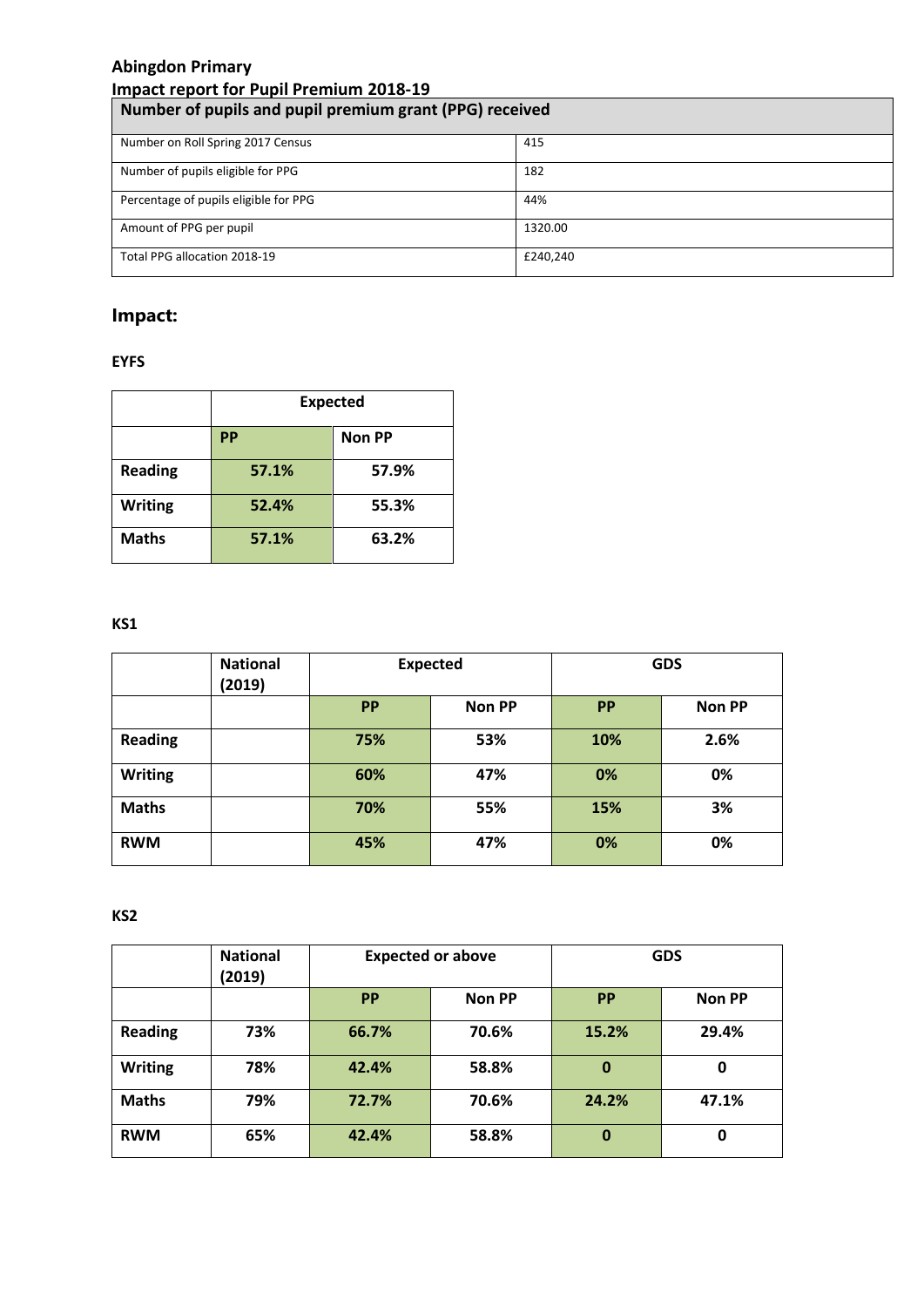### **Abingdon Primary Impact report for Pupil Premium 2018-19**

*\*Data from school own system*

|        |               |             | <b>Reading</b> |             | <b>Writing</b> | <b>Maths</b> |               |
|--------|---------------|-------------|----------------|-------------|----------------|--------------|---------------|
|        | %             | PP          | <b>NON PP</b>  | PP          | <b>NON PP</b>  | PP           | <b>NON PP</b> |
|        | ARE or +      | 76%         | 70%            | 57%         | 70%            | 71%          | 76%           |
| Year 1 | Greater Depth | $\mathbf 0$ | $\mathbf 0$    | 0           | 0              | $\mathbf 0$  | 0             |
|        |               |             |                |             |                |              |               |
|        | ARE or +      | 63%         | 55%            | 71%         | 67%            | 46%          | 42%           |
| Year 3 | Greater Depth | 0           | 6              | 4           | 6              | $\mathbf 0$  | 0             |
|        |               |             |                |             |                |              |               |
|        | ARE or +      | 70%         | 48%            | 45%         | 26%            | 67%          | 52%           |
| Year 4 | Greater Depth | 0           | 4%             | 0           | 0              | 3%           | 4%            |
|        |               |             |                |             |                |              |               |
|        | ARE or +      | 38%         | 35%            | 33%         | 26%            | 25%          | 23%           |
| Year 5 | Greater Depth | $\mathbf 0$ | $\mathbf 0$    | $\mathbf 0$ | 0              | $\mathbf 0$  | 0             |
|        |               |             |                |             |                |              |               |

Review of Pupil Premium Policy and Expenditure 2018/19

|                                                                                                                                                                                                                                                           | Desired outcomes and how they will be measured                                                                                                                                                                                             | <b>Success Criteria</b>                                                                                                                                |  |
|-----------------------------------------------------------------------------------------------------------------------------------------------------------------------------------------------------------------------------------------------------------|--------------------------------------------------------------------------------------------------------------------------------------------------------------------------------------------------------------------------------------------|--------------------------------------------------------------------------------------------------------------------------------------------------------|--|
| A                                                                                                                                                                                                                                                         | Maintaining the increased attendance rates in<br>children eligible for PP.<br>Increased attendance for persistent absentees in<br>the current Year 4 cohort. Pupil pen portraits will<br>be used to identify and target specific children. | Reduce the number of persistent absentees<br>among pupils eligible for PP to 10% or<br>below. Overall PP attendance is maintained<br>at 96% or higher. |  |
| PSA, attendance and data clerks along with inclusion and wellbeing lead were able to monitor<br>attendance. Use of information gathered from pen portraits and pupil progress meetings was used to<br>target and track individual pupil premium children. |                                                                                                                                                                                                                                            |                                                                                                                                                        |  |

*Attendance by Pupil Premium children for the academic year 2018/19 was 96.1% compared to 95.4% for non-Pupil Premium. 6% PP children had less than 90% attendance. Out of the total number of children who had less than 90% attendance, only 27.5% were PP children compared to 72.5% non-PP*.

| The curriculum is specifically tailored to allow<br>access for all. | Accelerated progress for mobile PP in<br>reading, writing and maths. |
|---------------------------------------------------------------------|----------------------------------------------------------------------|
|                                                                     |                                                                      |

Average points progress in reading, writing and maths:

End of Key Stage 2 progress data for Pupil Premium is currently not available. This will be added to this report once it becomes available.

#### *\*Data from school own system*

|                | <b>PP</b>         | Non PP |
|----------------|-------------------|--------|
| <b>READING</b> | ⌒<br>ـ            | ر .    |
| <b>WRITING</b> | ن . ک             | 2.25   |
| <b>MATHS</b>   | $\mathbf{\Omega}$ | ر . ے  |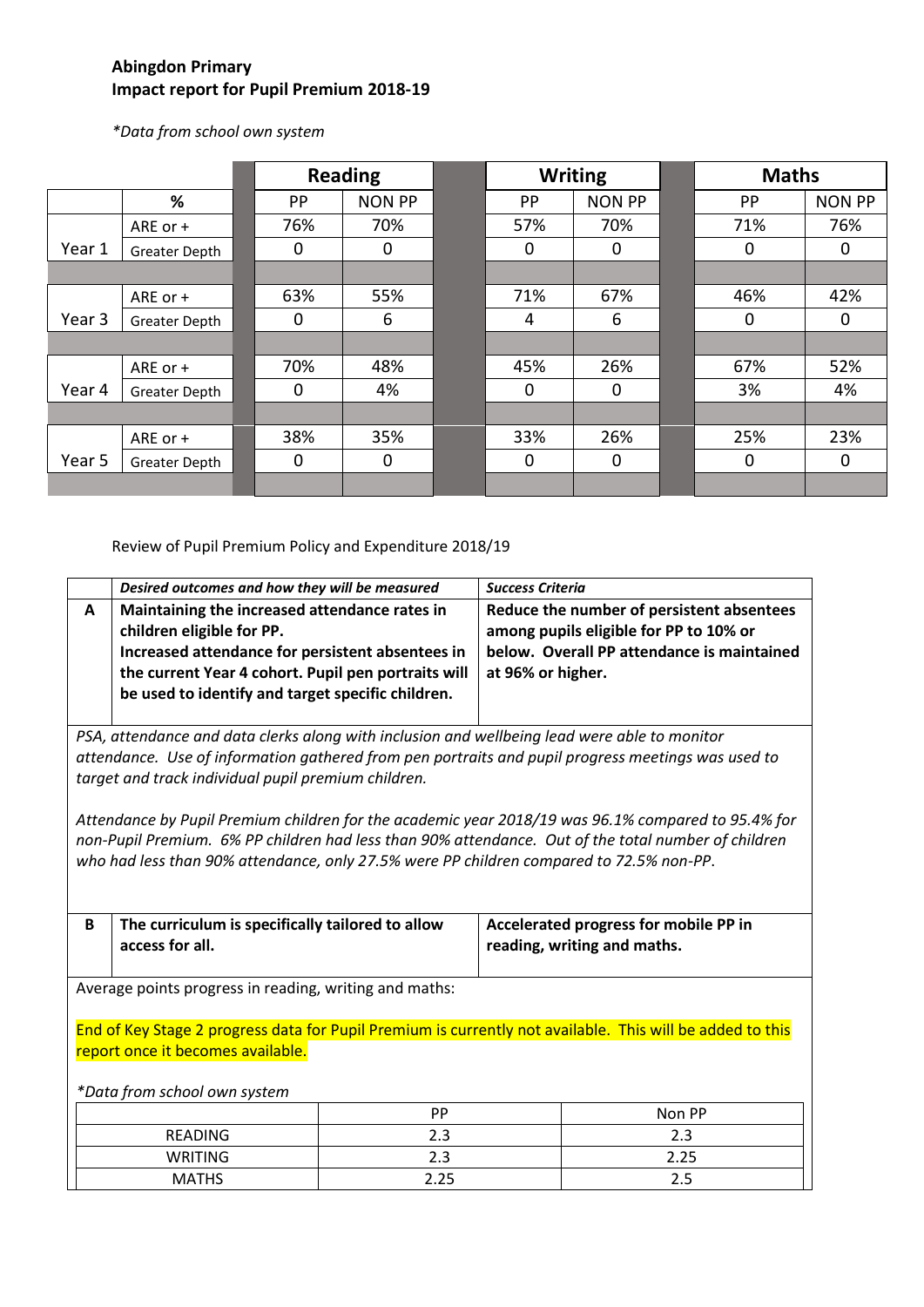#### **Abingdon Primary Impact report for Pupil Premium 2018-19**

*Through the employment of two extra teachers, there were three Year 6 classes as well as a nurturing hub for children in Year 5 and 6 who were working significantly below ARE. This enabled all children to make significant progress with a curriculum that was tailored for their individual needs. In addition to this, there was an EAL hub for those children who arrived, new to school, with very little or no English. Challenge Learning CPD continued this academic year. Andrew Jeffrey, a well-known maths specialist, delivered whole school CPD aimed at providing children with conceptual and deep understanding for maths. All staff have successfully used strategies from the CPD training, and this was evidenced through learning walks and lesson observations.* 

*The whole school curriculum was adapted but continues to evolve as it was identified that a new knowledge based curriculum was needed. Teachers were given release time to plan for this along with support from the basic skills leaders and it will be implemented in September 2019, ready for the next academic year.*

*Pupil progress meetings were held termly after data analysis in order to identify specific gaps in learning and to target and track individuals who needed extra support. Extra support was delivered by teaching assistants through intervention programmes such as Project X Code, Pirate Writing, On Track Maths, LEXIA and PiXL. Accelerated progress was evident, especially in Project X Code in Year 4, and in On Track Maths in Year 3 (see intervention analysis spring 2019).*

| Children are well supported by a range of | A 65% reduction in the number of |
|-------------------------------------------|----------------------------------|
| counselling services.                     | behavioural issues.              |
|                                           |                                  |

*Children with severe emotional/mental issues were identified and were able to, and continue to access weekly support through hourly counselling sessions with an independent play therapist.* 

*A behaviour lead was employed to support individuals and groups who have difficulties with emotions and behaviour.* 

*OPAL playtime is now well established and well managed by the lunchtime supervisors: this keeps children focused and able to take part in cooperative play.*

*The SENDCO has attended THRIVE training and will be supporting more children with emotional issues from early in the 2019 -20 academic year.*

*The number of reported behavioural issues has dropped from 235 incidents (2017-2018) to 197 incidents (2018-19)(see CPOMs)*

| Articulate children who are able to participate in<br>dialogue and explain their learning. | Raised attainment and progress scores in<br>reading and writing. (65% achieving age |
|--------------------------------------------------------------------------------------------|-------------------------------------------------------------------------------------|
|                                                                                            | related expectation which is whole school<br>target).                               |

*Challenge Learning CPD continued this year with a focus on dialogue, feedback and P4C. Learning walks and lesson observations show that many of the strategies have been used effectively and children have more opportunity for thinking. They are able to justify reasons for their answers during paired, group and whole class discussions.* 

| Increase parental engagement with school and    | An average across the year of 90%            |
|-------------------------------------------------|----------------------------------------------|
| education as a whole. School to provide a range | attendance at parental events.               |
| of high-quality off-site learning experiences.  | All children attending visits at least three |
|                                                 | times per year.                              |

*Trips and Educational visits have widened the experience of the children allowing them to have first-hand experiences of e.g. visiting a Roman fort, canoeing, make a den in the woods visiting Carlton and PGL (residential for year 5 and 6). Classes participated in at least one trip or had one visitor per half term. Floor books, workbooks and learning walks showed children's knowledge of the local area and beyond. Parental engagement has increased, from the bottom-up with parents being invited into school to read with their child once a week in Reception. We have also improved parent commitment to reading with their children, by asking them to support their child to change their reading book, increasing parental ownership.*